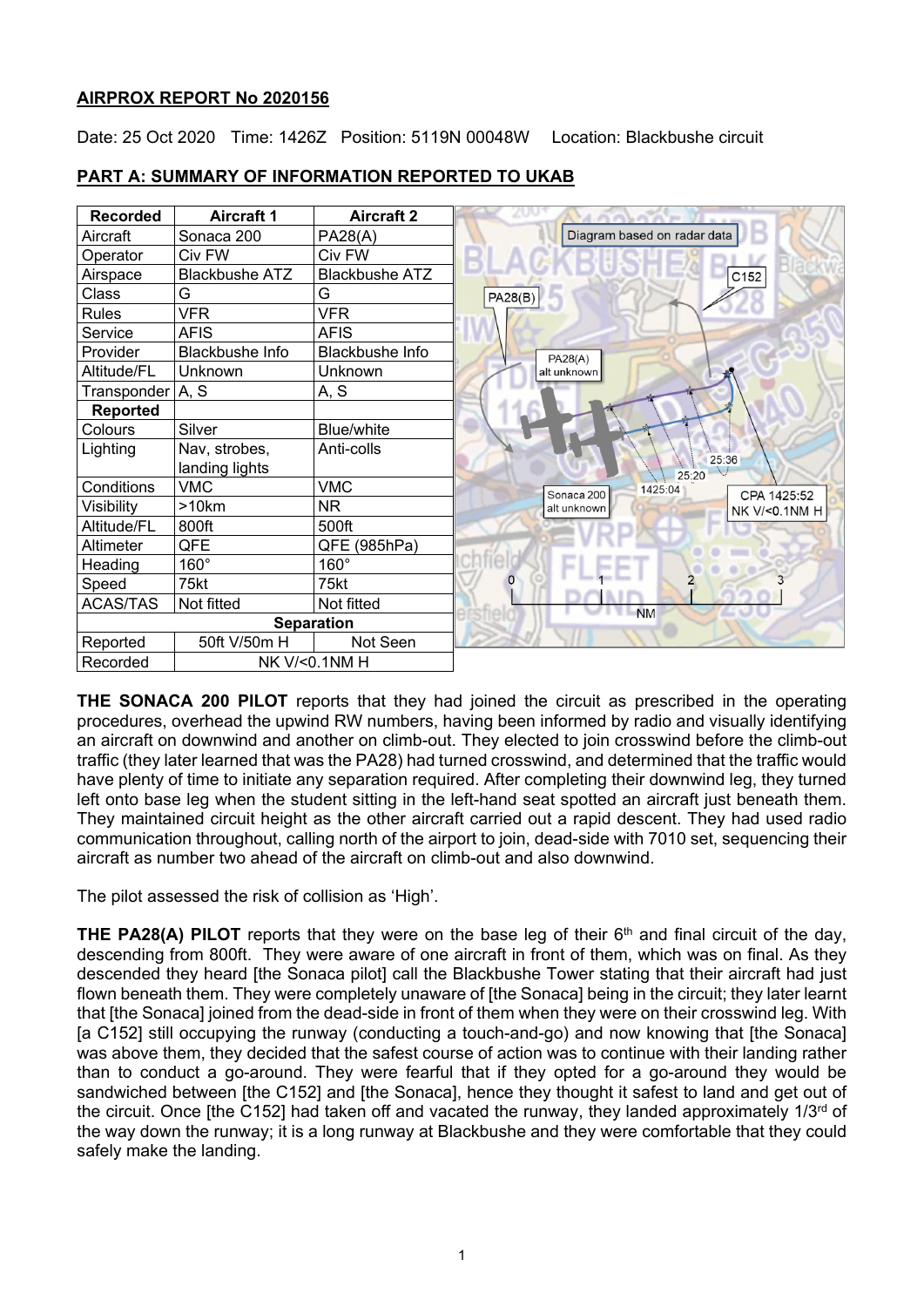Once [the Sonaca] had landed they spoke to the pilot (an instructor) and apologised profusely for their lack of situational awareness for not being aware that [the Sonaca] had joined the circuit; they only knew that it was in the circuit when they heard the pilot call to say that they were beneath them.

The pilot has gone over the events of the day several times and they believe that their focus on their own circuit, the aircraft in front of them [the C152] and not wanting to breach the recently introduced local flying area meant that they failed to recognise that [the Sonaca] had joined the circuit. They have discussed the incident with the Chief Instructor at the Flying Club and they agreed that the pilot's lack of SA was a contributory factor.

The pilot was unable to make an assessment of the risk of collision.

**THE BLACKBUSHE AFISO** reports that [the Sonaca] joined into a busy circuit with [a C152], [PA28(B)], [PA28(A)] and [an R22] (which, at this point in time, was operating on the Helicopter Training Area). As [the Sonaca] flew crosswind, they gave the pilot specific information on traffic positions in the circuit and they fitted-in behind traffic on the downwind leg (the C152). The pilot also noted that they were visual with touch-and-go traffic on climb-out which was [PA28(A)]. At no point did the AFISO have concerns with the Sonaca pilot's join or any proximity to other traffic, and turned their attention back to circuit traffic on final and base ([PA28(B)] and [the C152]). Just a few seconds prior to [the Sonaca pilot] stating on the RT that [PA28(A)] had undertaken them, they had seen two aircraft on base and were looking through binoculars and alerted the assistant to get a better idea of what was happening. [PA28(A)] looked to have flown inside/below [the Sonaca] and ended up on final not far behind it. [PA28(A)] landed at this point (after six circuits) and [the Sonaca pilot] executed a go-around (they had little other choice). Following conversations between the pilots and the tower assistant it was agreed that the pilots would speak with each other.

# **Factual Background**

The weather at Farnborough was recorded as follows:

METAR EGLF 251420Z 19008KT 160V220 9999 FEW022CB 12/08 Q0995=

### **Analysis and Investigation**

### **CAA ATSI**

The Airprox occurred in the Blackbushe circuit, with the Sonaca 200 having re-joined from the north into a circuit which was already occupied by the PA28 and two other aircraft, a second PA28 [PA28(B)] and a C152 as well as a helicopter in the helicopter training area. The Blackbushe AFISO was providing an Aerodrome Flight Information Service to all aircraft. ATSI had access to reports from both pilots and the AFISO, the Blackbushe RTF and area radar replay recordings from which the screenshots have been taken.

At **1420:42** the Sonaca pilot reported 3NM north for join and was advised by the Blackbushe AFISO that the circuit was left-hand RW25, and they were passed the QFE, all of which was readback correctly (Figure 1). The AFISO then advised the Sonaca pilot that there were four other aircraft in the circuit and requested the pilot to report "dead-side" which was acknowledged by the pilot.

At **1422:20** the Sonaca pilot reported on the dead-side and confirmed they were transponding 7010. The AFISO requested they report downwind which was acknowledged by the pilot (Figure 2).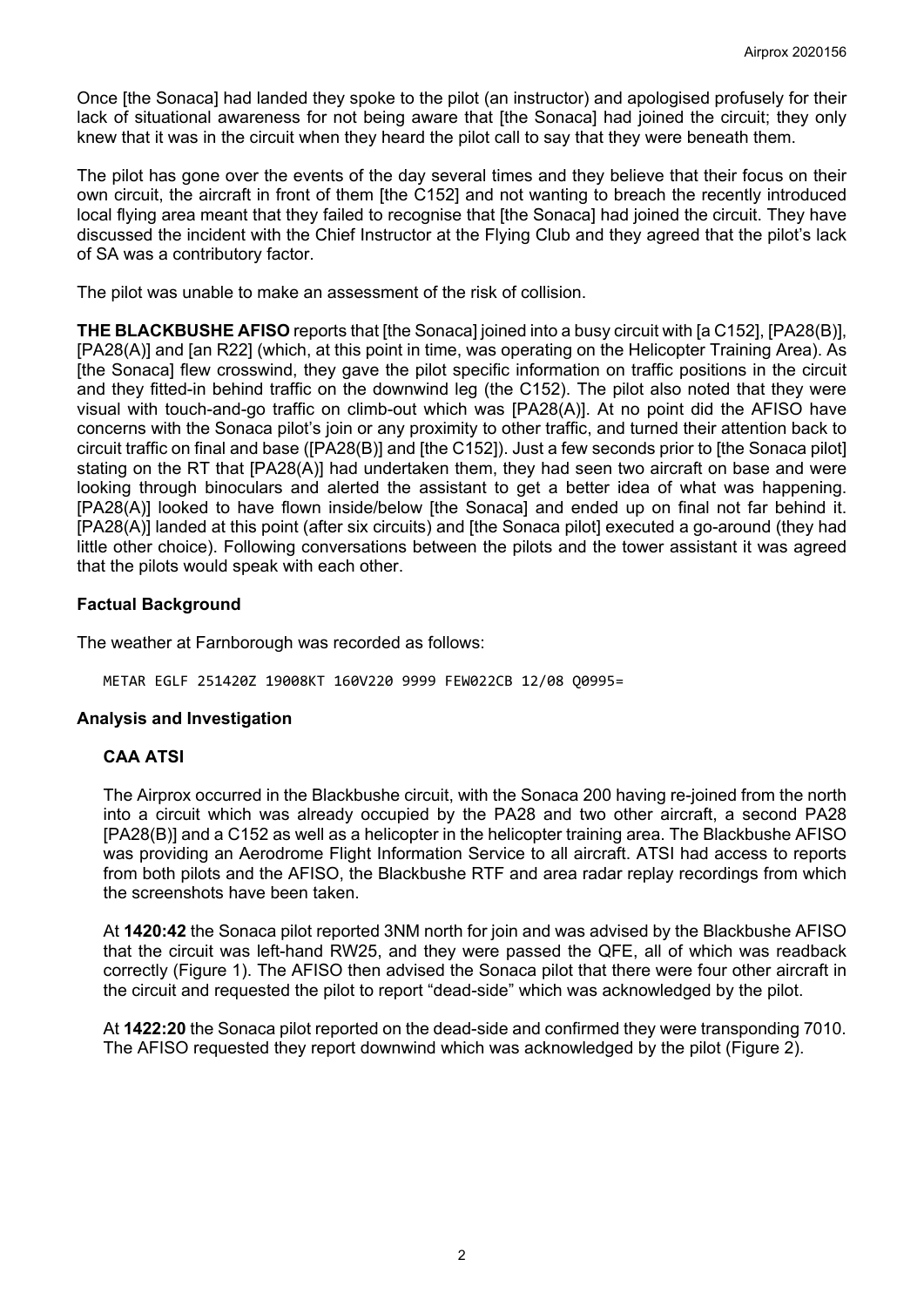





The AFISO then passed Traffic Information to the Sonaca pilot; "*circuit traffic, one on climb-out, one on final and one on base*", to which the Sonaca pilot replied; "*keep a good lookout and fit in where we can*" (Figure 3). At **1423:19** the AFISO updated the traffic information "*er traffic downwind – appears ahead of you in your two o'clock*". The Sonaca pilot replied; "*visual with the two o'clock traffic, and the one just departed now. I'll fit in with the one on downwind*" (Figure 4).







The PA28(B) pilot reported on final for a touch-and-go at **1423:34**. The C152 pilot reported downwind for a touch-and-go at **1423:52** and was requested to report final (Figure 5). At **1424:34** the PA28(A) pilot reported downwind to land and was asked by the AFISO to report final. Immediately following this the Sonaca pilot reported downwind to land also, and was told "*one ahead – report final*", which was acknowledged by the pilot (Figure 6).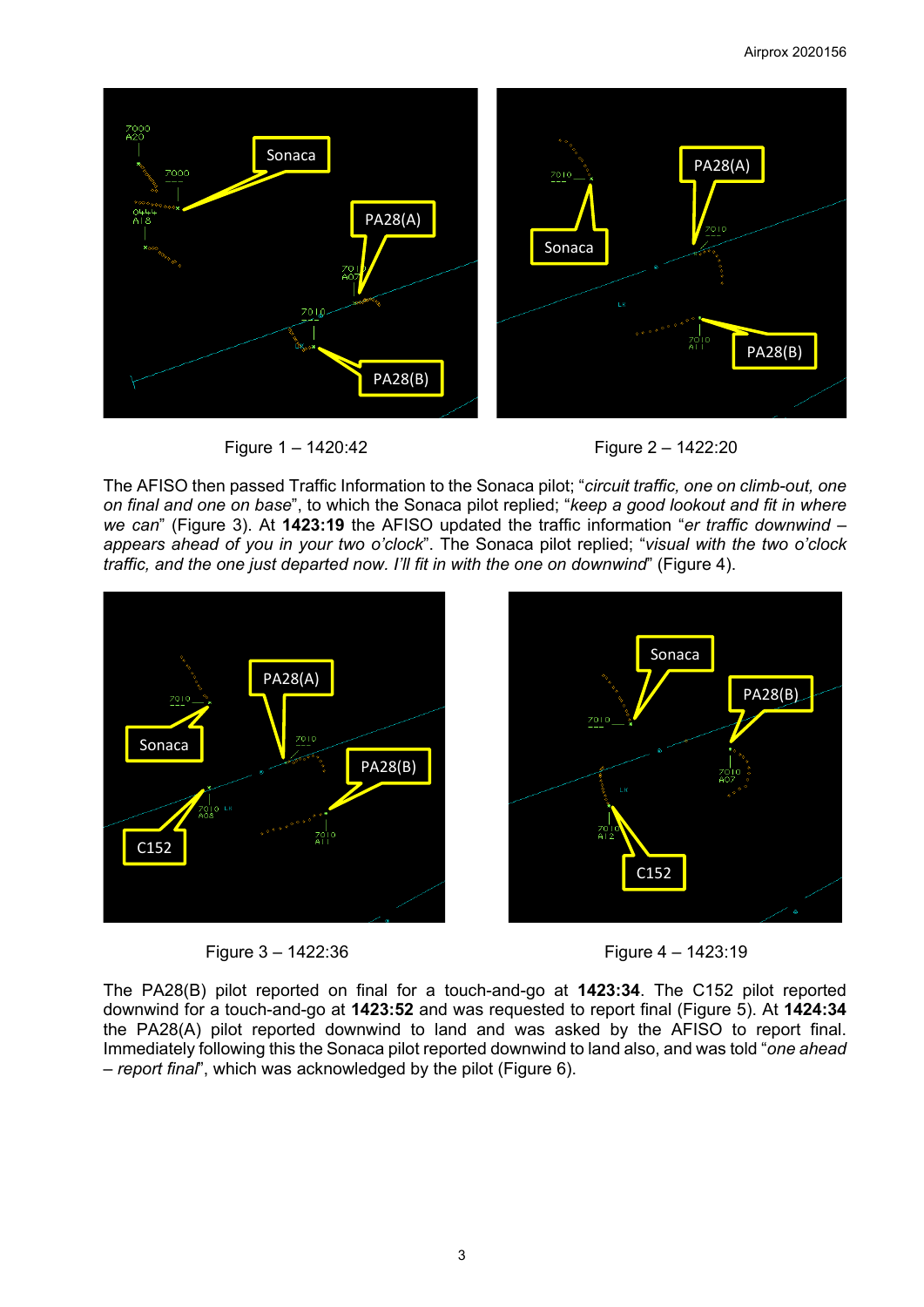



Figure 5 – 1423:52 Figure 6 – 1424:34



At **1425:40** the C152 pilot reported on final for a touch and go (Figure 7). CPA occurred at **1425:52** with the aircraft separated laterally by less than 0.1NM (Figure 8).







At **1426:13** the pilot of the Sonaca reported "*(Sonaca c/s) is now behind (PA28(A) c/s). I think he's just come underneath me*" (Figure 9). The AFISO acknowledged this, followed by one of the pilots (not identifiable) advising "*not visual*". Then the PA28(A) pilot reported on final and was advised that the runway was occupied with an aircraft conducting a touch-and-go. At **1426:40** the AFISO advised the Sonaca pilot that "*traffic appears underneath you – ahead of you*" to which the Sonaca pilot replied "*yeah, visual now*" (Figure 10).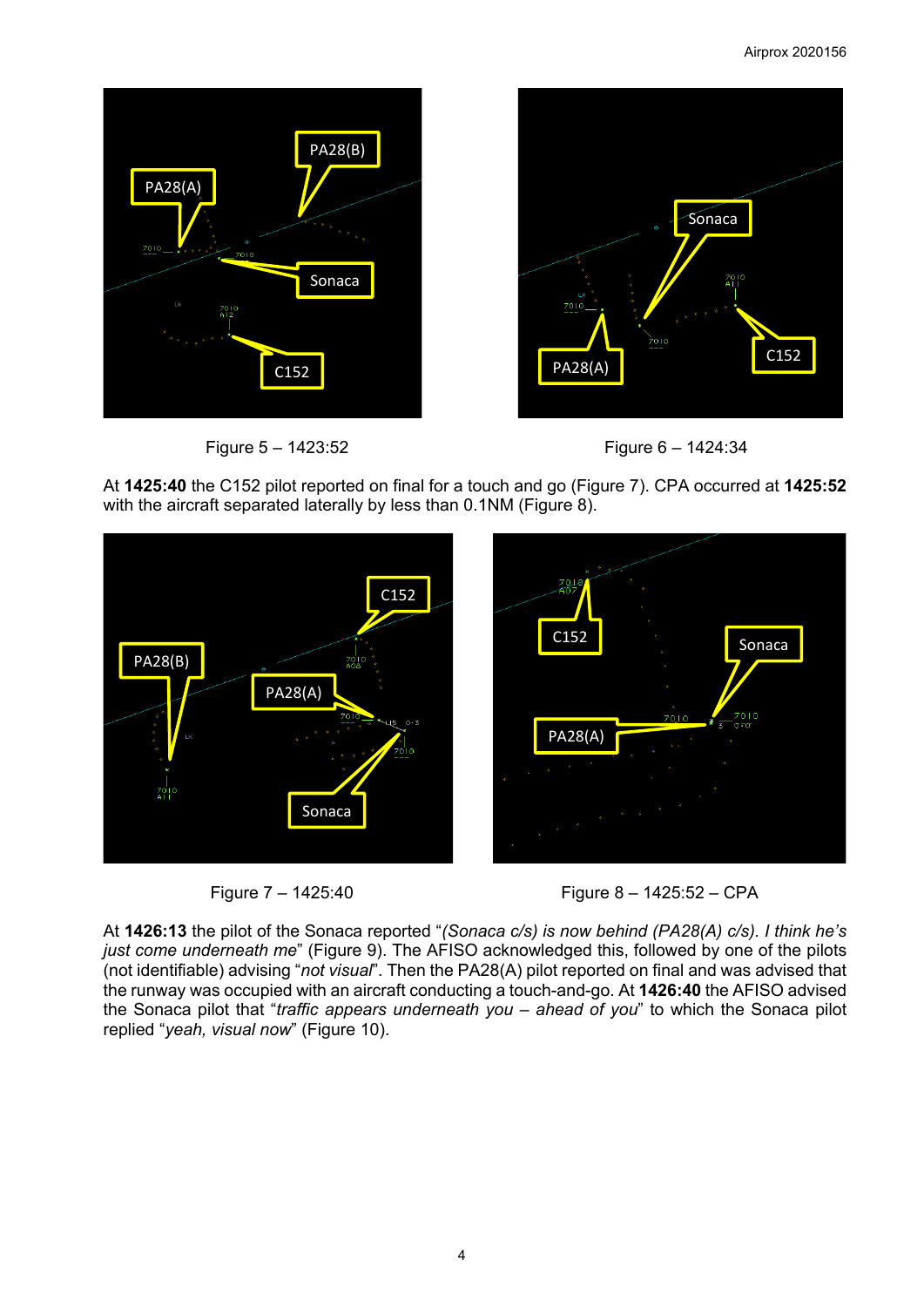





The pilot of the Sonaca 200 in their written report stated that they had received Traffic Information on an aircraft downwind and one on climb-out and that they had seen both aircraft as a result. They believed they were in the crosswind position before the PA28(A) and that "*the traffic would have plenty of time to initiate any separation required*". When they turned onto base-leg they reported that the student "*sitting in the left-hand seat spotted aircraft just beneath us*" and that they had "*maintained circuit height as other aircraft carried out a rapid descent*".

The pilot of the PA28(A) in their written report stated that "*the other aircraft, (Sonaca c/s), was above me and not seen by me throughout the incident. I only realised that (Sonaca c/s) was in the vicinity when I heard his call to the Tower*". Their "*rapid descent*" reported by the Sonaca pilot was apparently their standard descent in the circuit whilst on base leg, turning onto finals. They had apparently not assimilated the presence of the Sonaca despite that aircraft's pilot having called for join, dead-side and ultimately "*downwind*" just after them.

The AFISO reported that having passed the Traffic Information to the Sonaca pilot, the pilot appeared to position themselves into the circuit between the C152 downwind and the PA28(A) on the climb-out. Their attention was then drawn elsewhere until they saw two aircraft on base-leg and, using binoculars and supported by their assistant, they attempted to re-assess the actual traffic situation.

The unit did not provide an investigation report.

When the Sonaca pilot called crosswind and was provided with Traffic Information on the C152 downwind and PA28(A) in the climb-out, no reciprocal Traffic Information on the Sonaca was passed to the pilot of PA28(A). (Also, when the pilot of PA28(A) called downwind, no Traffic Information was passed on the C152 ahead.) When the Sonaca pilot then called downwind they were advised that there was "*one ahead*", but it cannot be determined if the AFISO was referring to the C152 late downwind, or PA28(A) which was actually behind the Sonaca. As both the PA28(A) and Sonaca pilots continued downwind, neither was apparently aware of their proximity to the other. Had Traffic Information been passed to the PA28(A) pilot on the Sonaca earlier, or the pilot of PA28(A) assimilated the presence of the Sonaca, then the pilot of PA28(A) might have widened their circuit to follow the Sonaca.

Inadequate and imprecise Traffic Information by the AFISO, and a lack of situational awareness by the pilot of PA28(A) contributed to the Sonaca and PA28(A) coming into proximity.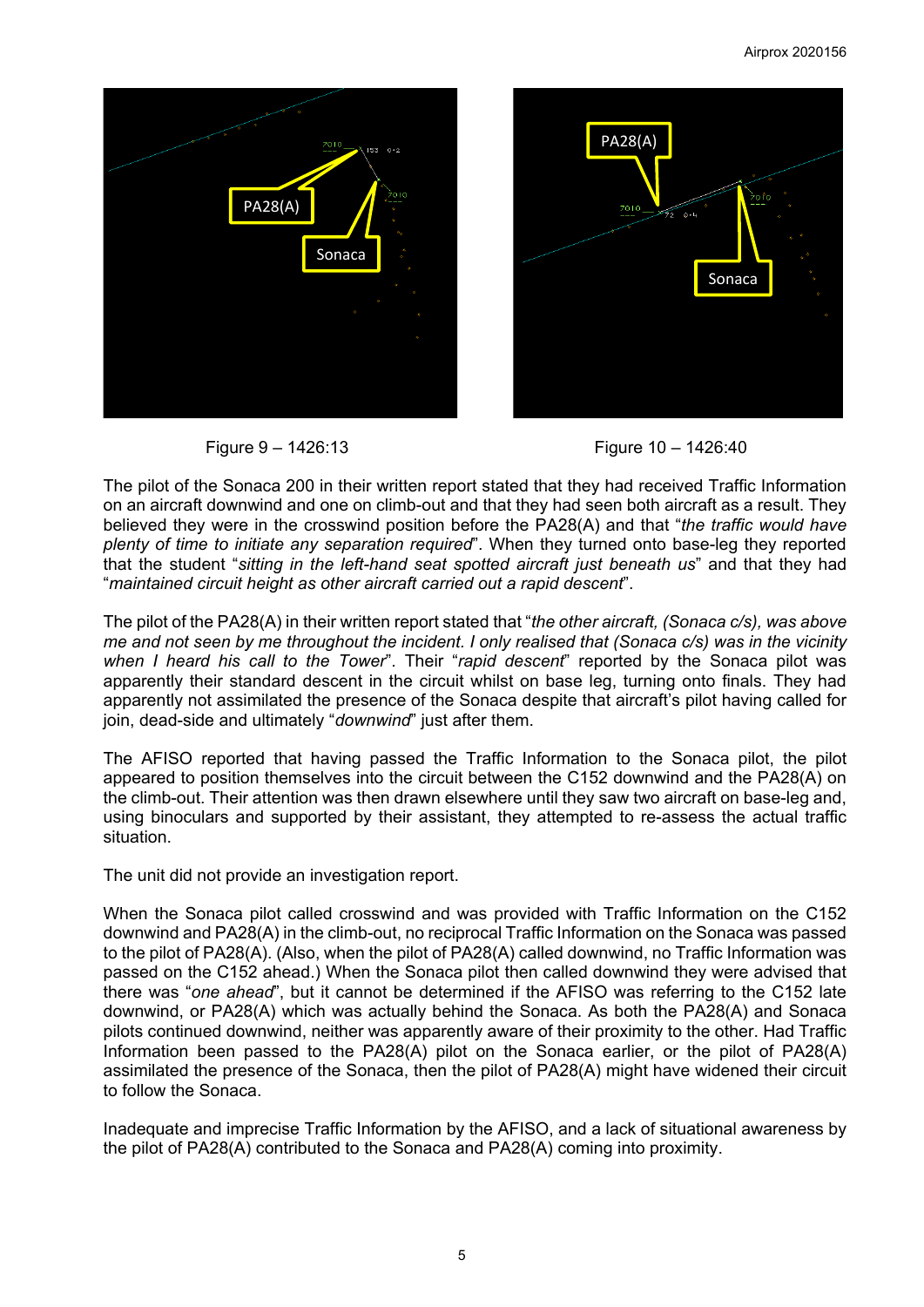CAP797 The Flight Information Service Officer Manual states:

- *8.15 Whilst generic traffic information provided to a pilot may be useful to indicate how busy the aerodrome environment is, as the pilot gets closer to the aerodrome and is required to integrate*  with other traffic, specific traffic information is needed in order to achieve a safe, orderly and *expeditious flow of air traffic and to assist pilots in preventing collisions.*
- *8.16 Traffic information shall be described so as to be easily identified by the pilot.*

And;

- *8.18 Traffic information to traffic operating in the vicinity of an aerodrome, and specifically within the ATZ and to flights conducting Instrument Approach Procedures (IAP) shall be issued in a timely manner when, in the judgement of the AFISO, such information is necessary in the interests of safety, or when requested by the aircraft. When a pilot report indicates, or an AFISO considers, that there may be a collision risk, specific traffic information shall be passed to each pilot concerned.*
- *8.19 In addition to the information listed in paragraph 8.94, before entering the traffic circuit an aircraft should be informed of the current traffic circuits and other traffic when necessary.*

#### **UKAB Secretariat**

The Sonaca 200 and PA28(A) pilots shared an equal responsibility for collision avoidance and not to operate in such proximity to other aircraft as to create a collision hazard.<sup>[1](#page-5-0)</sup> An aircraft operated on or in the vicinity of an aerodrome shall conform with or avoid the pattern of traffic formed by other aircraft in operation.[2](#page-5-1)

#### **Summary**

An Airprox was reported when a Sonaca 200 and a PA28 flew into proximity in the Blackbushe circuit at 1426Z on Sunday 25<sup>th</sup> October 2020. Both pilots were operating under VFR in VMC and both were in receipt of an Aerodrome Flight Information Service from Blackbushe Information.

#### **PART B: SUMMARY OF THE BOARD'S DISCUSSIONS**

Information available consisted of reports from both pilots, radar photographs/video recordings and a report from the AFISO involved. Relevant contributory factors mentioned during the Board's discussions are highlighted within the text in bold, with the numbers referring to the Contributory Factors table displayed in Part C.

Due to the exceptional circumstances presented by the coronavirus pandemic, this incident was assessed as part of a 'virtual' UK Airprox Board meeting where members provided a combination of written contributions and dial-in/VTC comments.

The Board first considered the actions of the Sonaca pilot and heard from a GA pilot member that, as the pilot of the aircraft joining the circuit, it was for them to integrate with the other traffic already established in the pattern. Members considered that the Sonaca pilot had correctly integrated – between the Cessna 152 and PA28(A) – as they had proceeded towards their crosswind leg. However, having positioned in front of PA28(A) as its pilot completed their touch-and-go, the Sonaca pilot had only generic situational awareness of the aircraft being behind them (**CF5**) and was unaware of its relative proximity as they followed the Cessna 152 downwind. The Board felt that this had been exacerbated by the AFISO's response to their downwind call of '*one ahead*' which, members considered, had probably been understood by the Sonaca pilot as meaning the Cessna 152. This had meant that the Sonaca pilot had not expected to see PA28(A) appear on their inside as they turned onto their base leg and, as such, had contributed to the late sighting of PA28(A) by the Sonaca pilot, by which time it was too late for them to take any action to increase separation. The Board was

<span id="page-5-0"></span><sup>1</sup> SERA.3205 Proximity.

<span id="page-5-1"></span><sup>2</sup> SERA.3225 Operation on and in the Vicinity of an Aerodrome.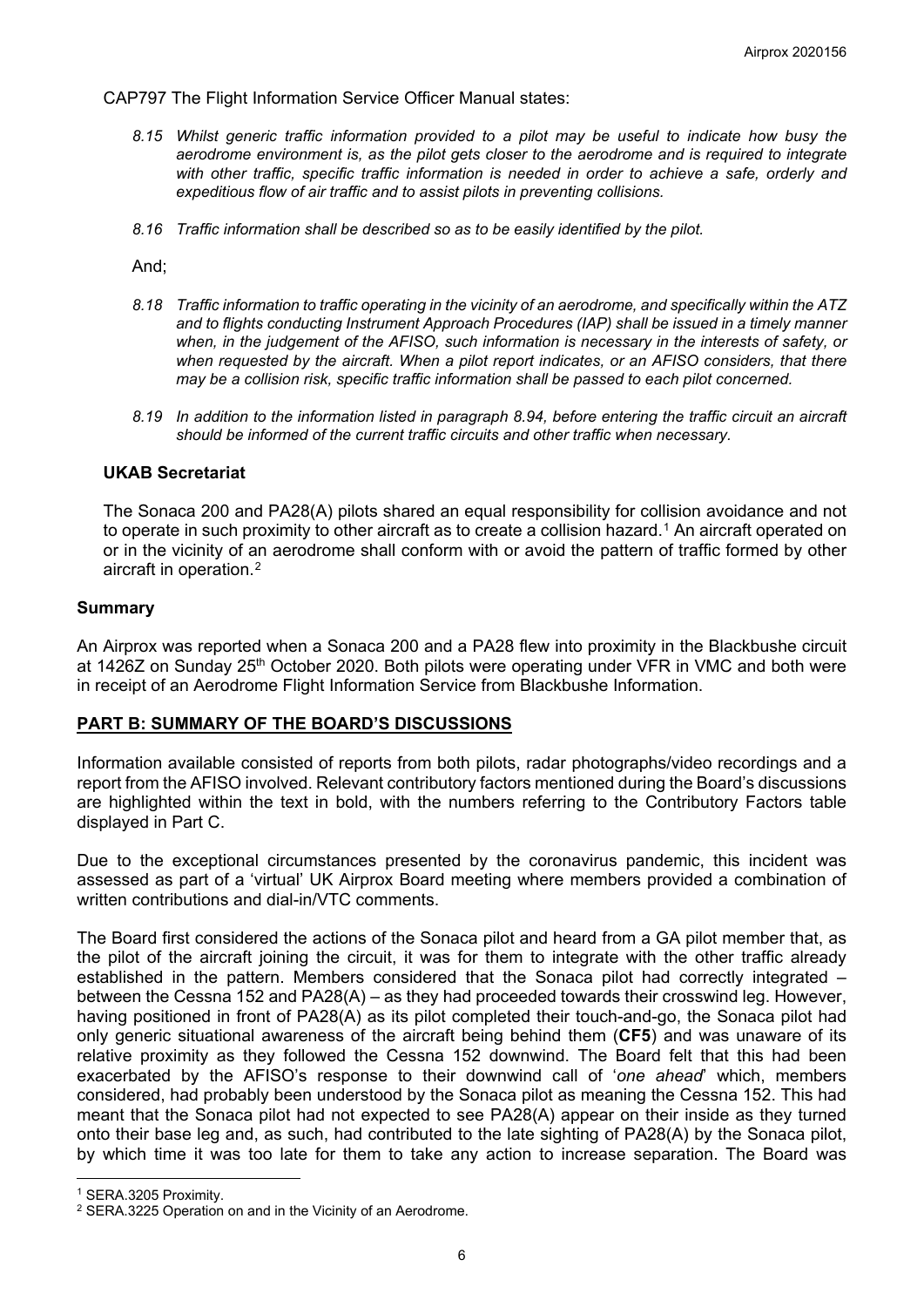heartened by the actions of the Sonaca pilot in electing to go-around at circuit height, as this action is not often considered by GA pilots (**CF9**).

Turning to the actions of the pilot of PA28(A), and noting that they had been conducting their 6<sup>th</sup> circuit when the Airprox occurred, some members wondered if a degree of habit had formed whereby the PA28(A) pilot would have expected to have been following the Cessna 152. The Board also agreed with the pilot's reported assessment that their pre-occupation with following the Cessna downwind (albeit on a narrower downwind track than that of the Cessna) and not wanting to risk infringing Farnborough's controlled airspace had led to their becoming distracted (**CF7**) and not assimilating either the presence of the Sonaca in the circuit or its proximity to their aircraft (**CF5**, **CF6**). Members concluded that the PA28(A) pilot's appreciation of the total number of aircraft in the circuit, and their relative position to the Sonaca, had meant that they had been unable to correctly integrate their aircraft into the pattern on the downwind leg (**CF4**). Furthermore, because the pilot had not been expecting there to be another aircraft, aside from their own, on the downwind leg they had not been looking in that direction prior to executing their turn onto base leg and that this had led to them not sighting the Sonaca until after the Airprox had occurred (**CF9**).

The Board then discussed the actions of the Blackbushe AFISO and heard from an ATC member that Blackbushe is a busy airfield where it is often necessary to keep transmissions as short as practicable in order to increase the time available for pilots to make their mandatory circuit calls. Whilst this was not an especially busy circuit for Blackbushe, the light-aircraft fixed-wing circuit had been at capacity and members wondered if the AFISO had stopped short of passing full Traffic Information (including circuit positions) as a matter of habit. The Board considered that there had been the opportunity for the AFISO to pass more detailed Traffic Information to both the Sonaca pilot and to the pilot of the PA28(A) and that the imprecise and/or lack of Traffic Information to the pilots involved had contributed to the Airprox (**CF1**, **CF2**). The Board noted from the AFISO's report that, once they had been content that the Sonaca pilot had integrated correctly into the circuit, the AFISO had then turned their attention to the 2 other aircraft in the circuit that had been on final and base. Members agreed that this had meant that the PA28(A) pilot's turn from crosswind onto downwind had not been seen by the AFISO (**CF3**) and that therefore they had not noticed that the PA28(A) pilot had been flying a narrower downwind leg than the Sonaca pilot and almost abeam the other aircraft. This geometry had meant that, if the Sonaca pilot turned base before the PA28(A) pilot, then the aircraft would inevitably come into conflict.

Finally, the Board discussed the risk involved in this event and members were in agreement that this had been a very close encounter. The NATS radar replay did not display the Mode C information from either aircraft's transponder and this meant that there had been no way to confirm the reported altitudes of either aircraft.[3](#page-6-0) However, members felt that it was highly likely that both pilots would have been flying a reasonably accurate circuit profile, leading to an assessment that there would have been very little vertical separation between the 2 aircraft. When coupled with the negligible lateral separation (as observed on the NATS radar replay) and with neither pilot sighting the other aircraft until CPA, the Board concluded that safety had been much reduced and that a risk of collision had existed (**CF8**). Consequently, the Board assigned a Risk Category B to this event.

<span id="page-6-0"></span><sup>&</sup>lt;sup>3</sup> Whilst there was no suggestion that the pilots had not selected Mode C on, the Board wished to remind pilots of their obligations to select all available modes when their aircraft is equipped with a transponder.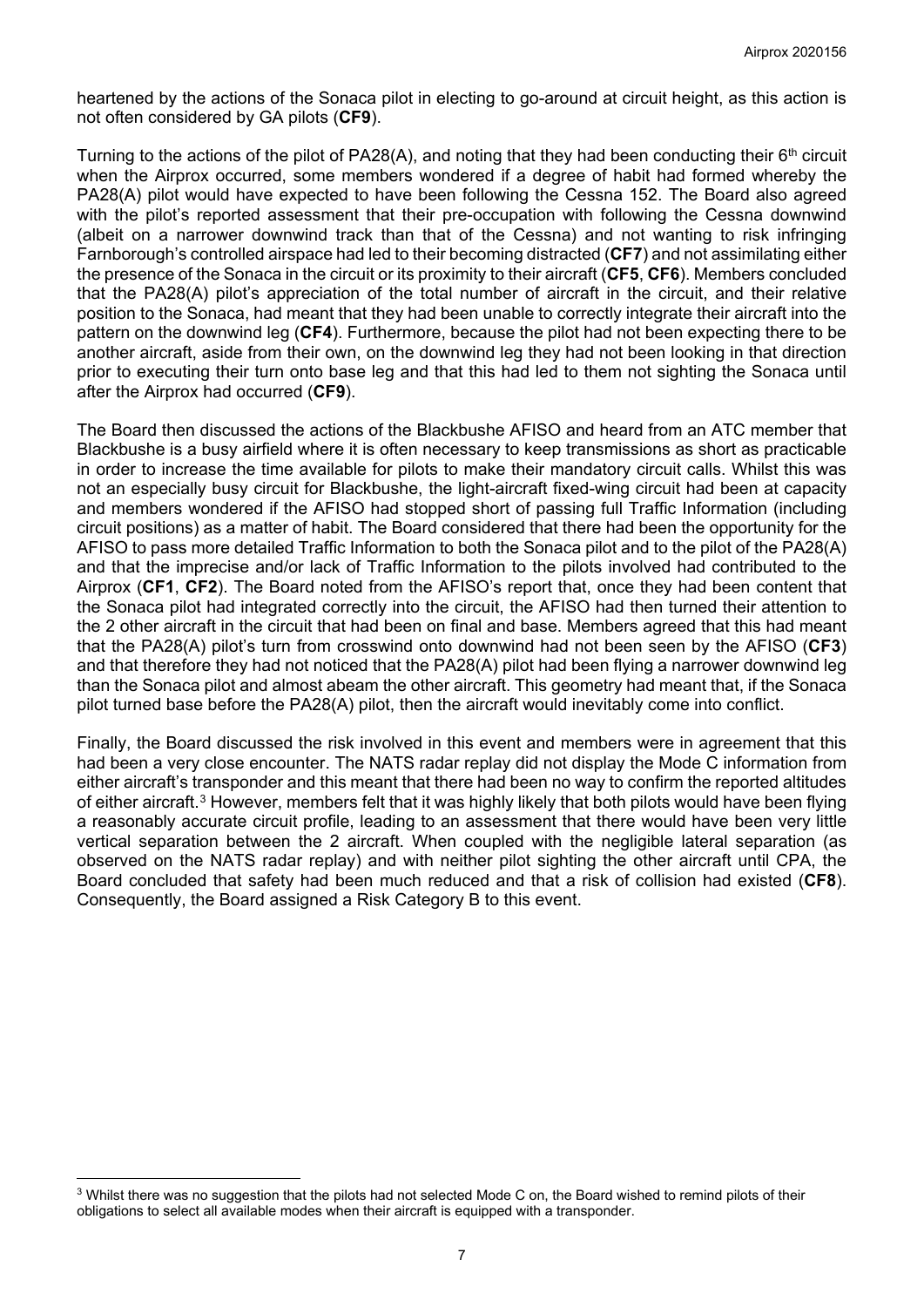# **PART C: ASSESSMENT OF CONTRIBUTORY FACTORS AND RISK**

### Contributory Factors:

|           | 2020156                                                        |                                                                                             |                                                                     |  |  |  |  |  |  |  |
|-----------|----------------------------------------------------------------|---------------------------------------------------------------------------------------------|---------------------------------------------------------------------|--|--|--|--|--|--|--|
| <b>CF</b> | Factor                                                         | <b>Description</b><br><b>Amplification</b>                                                  |                                                                     |  |  |  |  |  |  |  |
|           | <b>Ground Elements</b>                                         |                                                                                             |                                                                     |  |  |  |  |  |  |  |
|           |                                                                | • Regulations, Processes, Procedures and Compliance                                         |                                                                     |  |  |  |  |  |  |  |
| 1         | <b>Human Factors</b>                                           | • ATM Regulatory Deviation                                                                  | Regulations and/or procedures not fully complied with               |  |  |  |  |  |  |  |
|           |                                                                | • Situational Awareness and Action                                                          |                                                                     |  |  |  |  |  |  |  |
| 2         | <b>Human Factors</b>                                           | • ANS Traffic Information Provision                                                         | TI not provided, inaccurate, inadequate, or late                    |  |  |  |  |  |  |  |
| 3         | <b>Human Factors</b>                                           | • Distraction - Job Related                                                                 | Controller engaged in other tasks                                   |  |  |  |  |  |  |  |
|           | <b>Flight Elements</b>                                         |                                                                                             |                                                                     |  |  |  |  |  |  |  |
|           | <b>• Tactical Planning and Execution</b>                       |                                                                                             |                                                                     |  |  |  |  |  |  |  |
| 4         | <b>Human Factors</b>                                           | • Monitoring of Other Aircraft                                                              | Did not avoid/conform with the pattern of traffic already<br>formed |  |  |  |  |  |  |  |
|           | • Situational Awareness of the Conflicting Aircraft and Action |                                                                                             |                                                                     |  |  |  |  |  |  |  |
| 5         | Contextual                                                     | • Situational Awareness and Sensory Events                                                  | The pilot had generic, late or no Situational Awareness             |  |  |  |  |  |  |  |
| 6         | • Understanding/Comprehension<br><b>Human Factors</b>          |                                                                                             | Pilot did not assimilate conflict information                       |  |  |  |  |  |  |  |
| 7         | <b>Human Factors</b>                                           | • Distraction - Job Related                                                                 | Pilot engaged in other tasks                                        |  |  |  |  |  |  |  |
|           | • See and Avoid                                                |                                                                                             |                                                                     |  |  |  |  |  |  |  |
| 8         | Contextual                                                     | • Near Airborne Collision with Aircraft, Balloon,<br>Dirigible or Other Piloted Air Vehicle | Piloted air vehicle                                                 |  |  |  |  |  |  |  |
| 9         | <b>Human Factors</b>                                           | • Monitoring of Other Aircraft                                                              | Non-sighting or effectively a non-sighting by one or both<br>pilots |  |  |  |  |  |  |  |

#### Degree of Risk: B

### Safety Barrier Assessment<sup>[4](#page-7-0)</sup>

In assessing the effectiveness of the safety barriers associated with this incident, the Board concluded that the key factors had been that:

#### **Ground Elements:**

**Regulations, Processes, Procedures and Compliance** were assessed as **partially effective** because the Blackbushe AFISO did not pass reciprocal Traffic Information on the Sonaca to the pilot of PA28(A).

**Situational Awareness of the Confliction and Action** were assessed as **partially effective** because the Blackbushe AFISO only passed Traffic Information to the joining Sonaca pilot and then became engaged in monitoring the position of other aircraft on final approach.

#### **Flight Elements:**

**Tactical Planning and Execution** was assessed as **partially effective** because the PA28(A) pilot had not received Traffic Information on the Sonaca and also had not assimilated the presence of the Sonaca through its pilot's radio calls.

**Situational Awareness of the Conflicting Aircraft and Action** were assessed as **ineffective** because the Sonaca pilot only had a generic understanding of the position of PA28(A), and the PA28(A) pilot was unaware of the presence of the Sonaca in the circuit.

<span id="page-7-0"></span><sup>4</sup> The UK Airprox Board scheme for assessing the Availability, Functionality and Effectiveness of safety barriers can be found on the [UKAB Website.](http://www.airproxboard.org.uk/Learn-more/Airprox-Barrier-Assessment/)